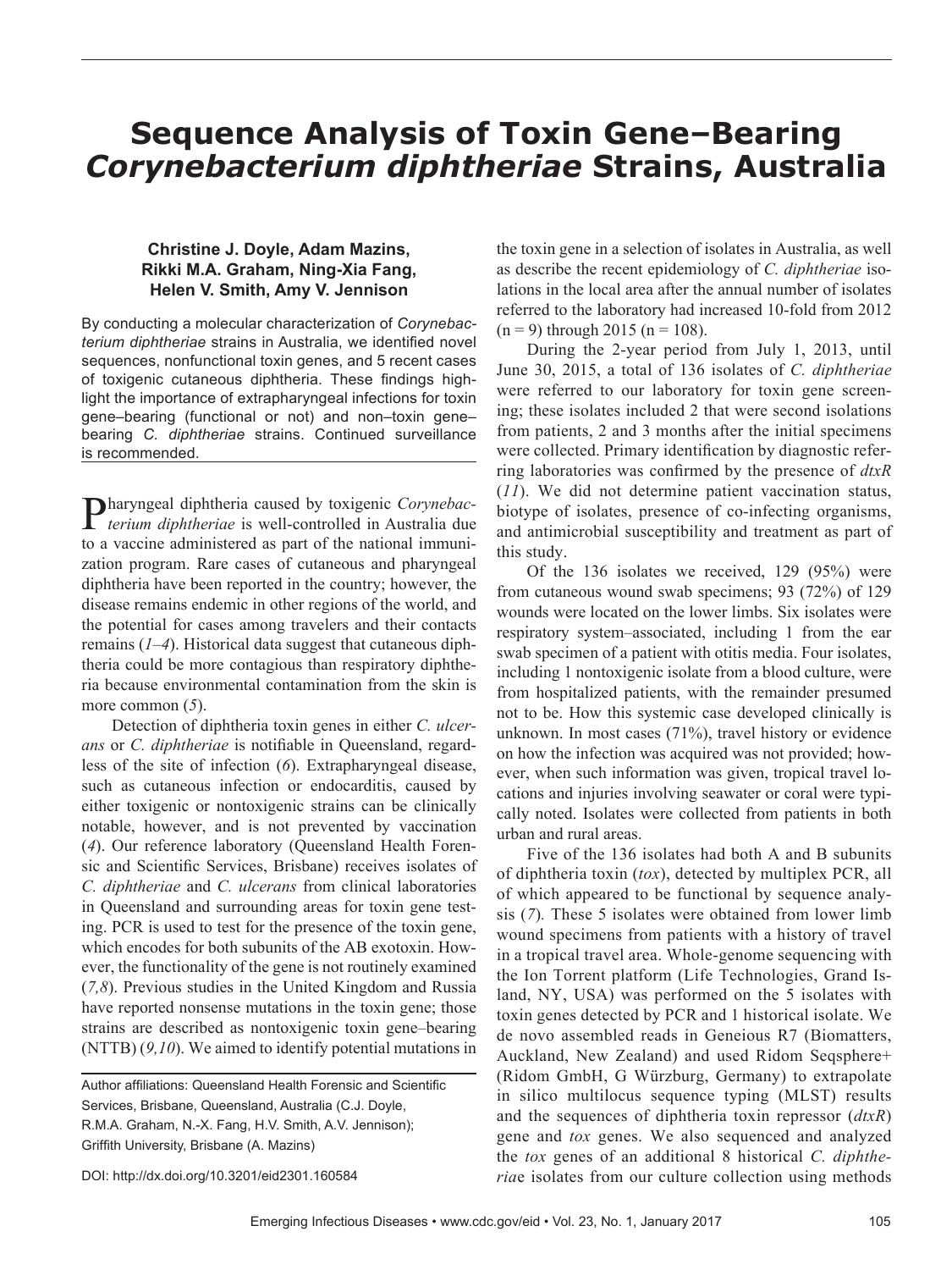## **DISPATCHES**

described (*9,12*). MLST results for 3 historical isolates known to be related to each other were determined as described (*13*).

We analyzed a total of 14 *tox-*positive isolates (Table). All of those with MLST results had unique sequence types, except for the 3 known linked historical isolates. Novel sequences for *dtxR* and *tox* were submitted to GenBank (accession nos. KU869770–5). The novel *dtxR* sequences contained silent mutations and the novel frame-shift, missense, and/or nonsense mutations of the novel *tox* sequences. We predicted that 2 historical isolates would have nonfunctional *tox* genes, with single nucleotide deletions at positions 55 and 226 in fragment A, causing frame-shift mutations and premature stop codons at aa 38 and aa 92, respectively. These strains were isolated in 2006 or earlier and are considered to be NTTB strains. One of these strains has previously been reported as toxigenic; however, *tox* functionality was not assessed in that study by either sequence analysis or Elek testing (*14*).

The introduction of matrix-assisted laser desorption/ ionization time-of-flight mass spectrometry as a routine identification tool in clinical microbiology laboratories has likely been a factor responsible for the continued increase in referral of isolates to our laboratory in recent years, possibly in addition to increased awareness after the fatal case of respiratory diphtheria in Australia in 2011. The 5 recent cases of functional toxin gene– bearing cutaneous *C. diphtheriae* infection more likely reflect an increase in testing cutaneous isolates rather than a true increase in incidence. Extrapharyngeal infections, particularly cutaneous, with both toxigenic and nontoxigenic strains are more common in this geographic region than is classical pharyngeal diphtheria, and their incidence is likely to have been historically underestimated. Repeat isolates from the same patient months after previous isolation reflect the chronic nature of cutaneous infection. This observation is also supported by most patients receiving care through outpatient settings. Any difference in the severity of disease caused by strains included this study is unknown, although we presume that functional toxin gene–bearing strains cause more severe disease.

Because of the theoretical possibility that NTTB stains and non–toxin gene–bearing strains could gain functional toxin expression by spontaneous mutation reversion or homologous recombination between different corynebacteriophages, these strains should be considered *tox* gene reservoirs (*9*). These strains also can cause systemic infections, as the blood culture isolate included in this study demonstrates. The genetic variation among the 5 recent functional toxin gene–bearing isolates indicates the absence of a particular circulating clone in the area. We recommend continued surveillance of *C. diphtheriae* and identification of NTTB strains.

| Table. Analysis of tox gene-positive Corynebacterium diphtheria isolates, Australia* |                        |                      |                        |                |                               |                          |                               |                       |
|--------------------------------------------------------------------------------------|------------------------|----------------------|------------------------|----------------|-------------------------------|--------------------------|-------------------------------|-----------------------|
|                                                                                      | GenBank accession no.  |                      | Predicted diphtheria   |                | Year                          |                          | Patient travel                | Clinical              |
| Strain no.                                                                           | dtxR gene              | tox gene             | toxin peptide sequence | <b>MLST</b>    | isolated                      | Site                     | history                       | note                  |
| WM960461361                                                                          | Detected,<br><b>NP</b> | KX702990             | Complete               | <b>NP</b>      | Unknown<br>(1996 or<br>prior) | Unknown                  | Unknown                       | Historical<br>isolate |
| WM960431373                                                                          | Detected.<br><b>NP</b> | KX702991             | Complete               | <b>NP</b>      | Unknown<br>(1996 or<br>prior) | Unknown                  | Unknown                       | Historical<br>isolate |
| WM00M102                                                                             | Detected.<br><b>NP</b> | KX702992             | Complete               | <b>NP</b>      | Unknown<br>(2000 or<br>prior) | Unknown                  | Unknown                       | Historical<br>isolate |
| WM00M103                                                                             | Detected,<br><b>NP</b> | KX702993             | Truncated              | <b>NP</b>      | Unknown<br>(2000 or<br>prior) | Unknown                  | Unknown                       | Historical<br>isolate |
| 2006M0083                                                                            | Detected,<br><b>NP</b> | KX702994             | Complete               | <b>NP</b>      | 2005                          | Lower limb               | Indonesia                     | Coral cut             |
| 2006M2336                                                                            | KU869770               | KU869773             | Truncated              | ST379          | 2006                          | Lower limb               | Indonesia                     | Coral cut             |
| 2011M2688                                                                            | Detected,<br><b>NP</b> | KX702995             | Complete               | ST125          | 2011                          | Throat                   | No travel                     | Contact of<br>carrier |
| 2011M2777                                                                            | Detected.<br><b>NP</b> | KX702996             | Complete               | ST125          | 2011                          | Throat                   | Papua New<br>Guinea           | Carrier               |
| 2011M2861                                                                            | Detected.<br><b>NP</b> | KX702997             | Complete               | ST125          | 2011                          | Throat                   | No travel                     | Contact of<br>case    |
| 2013M7922                                                                            | KX702987               | KU869774             | Complete               | ST381          | 2013                          | Lower limb               | Papua New<br>Guinea           | Wound                 |
| 2014M5840                                                                            | KU869772               | KX702998             | Complete               | ST243          | 2014                          | Lower limb               | Cambodia                      | Wound                 |
| 2014M7492                                                                            | KX702988               | KX702999             | Complete               | ST382          | 2014                          | Lower limb               | Indonesia                     | Surf injury           |
| 2014M8143<br>2015M2871                                                               | KX702989<br>KU869771   | KU869775<br>KX703000 | Complete<br>Complete   | ST120<br>ST380 | 2014<br>2015                  | Lower limb<br>Lower limb | Unknown<br>Solomon<br>Islands | Coral cut<br>Wound    |

\*MLST, multilocus sequence typing; NP, sequencing not performed.